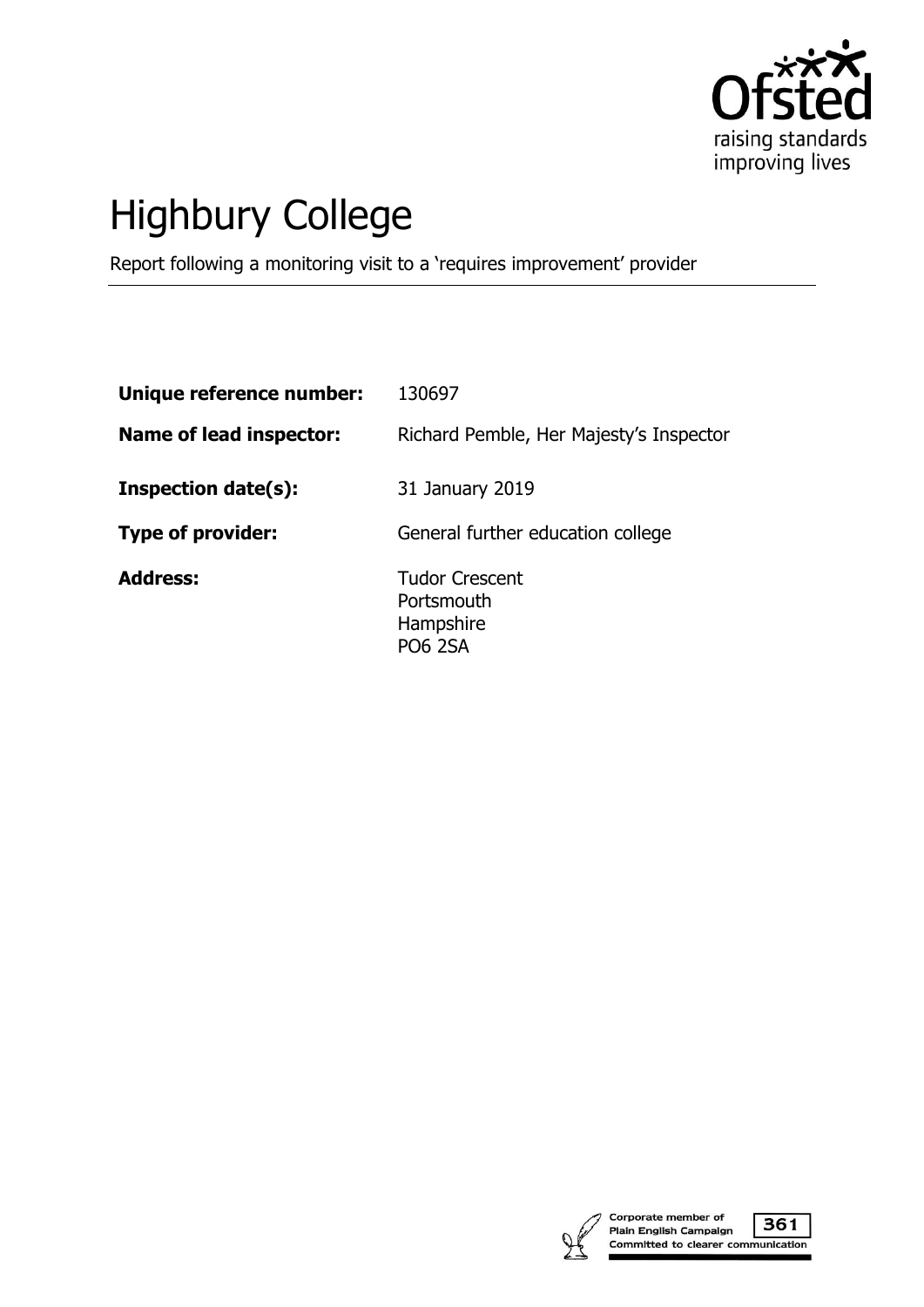

# **Monitoring visit: main findings**

## **Context and focus of visit**

Highbury College was inspected in April 2018. Inspectors judged the overall effectiveness of the provision to require improvement. All key judgements, 16 to 19 study programmes and apprenticeships were judged to require improvement. Adult learning programmes and provision for students with high needs were judged to be good.

The focus of this monitoring visit was to evaluate the progress that leaders and managers have made in dealing with the main areas for improvement identified at the previous inspection.

Highbury College is a medium-sized general further education college serving the city of Portsmouth and the surrounding areas of East Hampshire, Fareham, Gosport and Havant.

Portsmouth is one of the most densely populated cities in the country. It has the fourth largest economy in the South East, with a broad employment base, and is the national home of the Royal Navy. The city has several areas of high deprivation.

## **Themes**

## **What progress have leaders and managers made in evaluating the quality and impact of teaching on students' progress and the standards of their work?**

**Reasonable progress**

Leaders and managers have reviewed the methods they use to evaluate the quality and impact of teaching and learning. They recognised that they were using a narrow range of evidence and that their judgements were unreliable and overoptimistic.

Staff who observe lessons now consider, as a priority, what students can do as a result of being in the lesson, rather than the actions that teachers are taking. The actions that observers set for teachers to improve are relevant and specific to improving students' progress. They also identify accurately what teachers are doing to a high standard and the impact this is having on students' learning.

Subject managers now review samples of students' work to evaluate its standard, the progress students are making, the accuracy of assessment and the quality of teachers' feedback. They use this information thoughtfully as part of their evidence to evaluate the quality and impact of teaching and to identify the training that teachers need. This evidence forms part of new performance management and appraisal processes.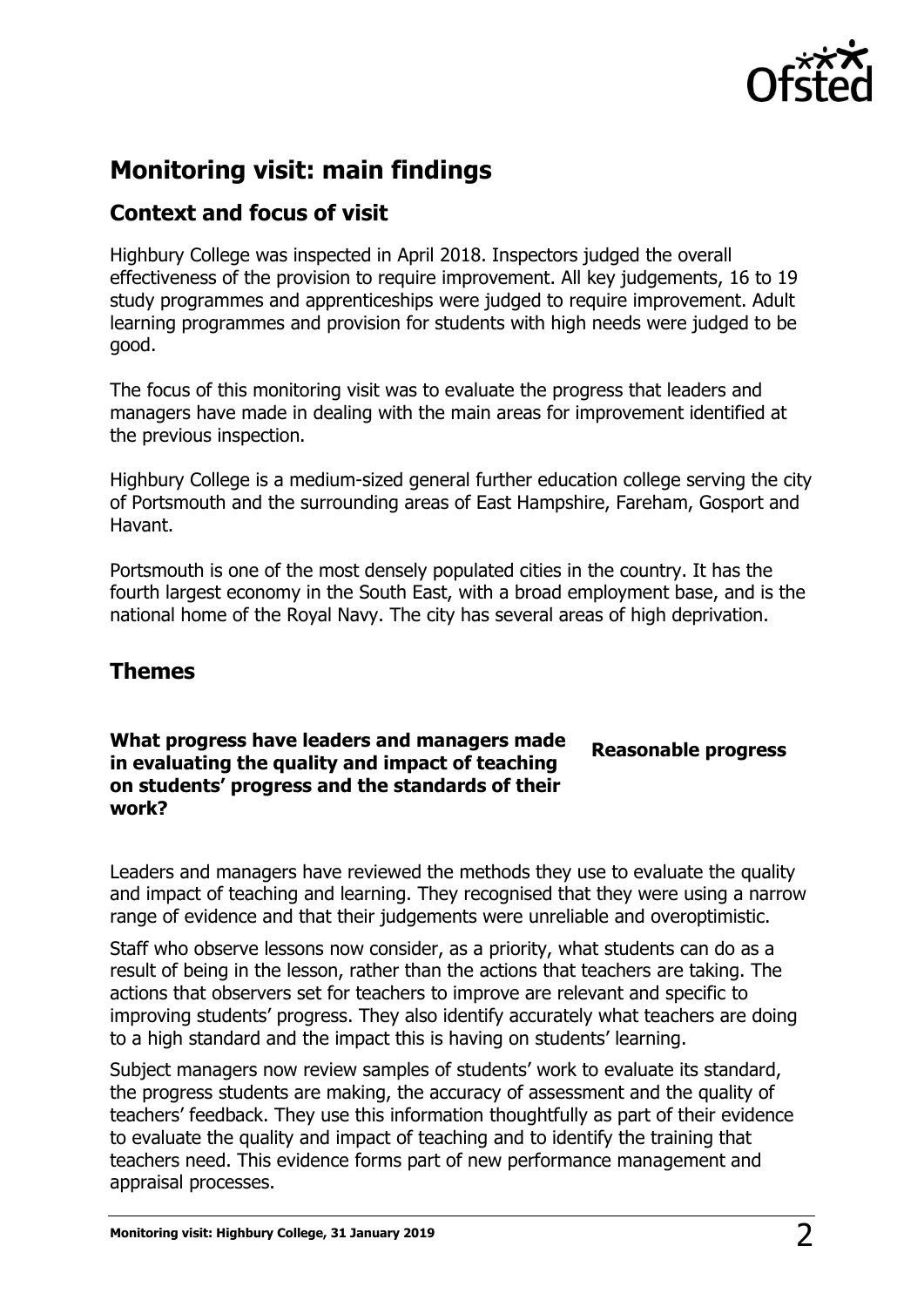

Managers recognise that they still have work to do to get all teachers working to the same high standard, but they now know the priorities for improvement for individual teachers, for subject areas and for the college. They have implemented a range of highly relevant training for teachers but recognise that the full impact of the training has yet to show itself in all subjects and lessons. Teachers have taken part in training with enthusiasm and they have helped plan further training later in the academic year.

#### **What progress have leaders and managers made in improving rapidly students' attendance at lessons? Reasonable progress**

Leaders and managers work effectively to improve students' attendance at lessons. Students' attendance has improved modestly in the current academic year. Teachers place much emphasis on the importance of students' attendance at lessons, both for learning and as an important behaviour that employers value. Students are aware of how important it is to attend, and they know the actions teachers take if they are absent.

Teachers record students' absences accurately and almost all know why any students are absent. Most students are diligent in reporting their absence and the reason for this to teachers. Teachers are becoming better at developing teaching resources that absent students can use online to keep up-to-date with their learning.

Mentors are allocated to those students at risk of not achieving their qualifications because of poor attendance. They provide students with help and guidance to overcome their barriers to attending lessons. Students, parents and carers receive text messages and phone calls with reminders and notifications of absence. In cases of persistent student absence, college staff work with staff from the local council to visit students and their parents and carers at home to develop support plans. Where appropriate, college staff provide money from hardship funds to help with travel and the purchase of materials. This frequently enables these students to start attending college again.

Despite their decisive actions, students' attendance at English and mathematics lessons remains about 12% below that for vocational lessons. Vocational teachers and teachers of English and mathematics are working together to support students' attendance. For example, vocational teachers attend English and mathematics lessons with their students. Curriculum managers have changed course timetables to place these lessons in the middle of the teaching day to limit the opportunities for students to be absent.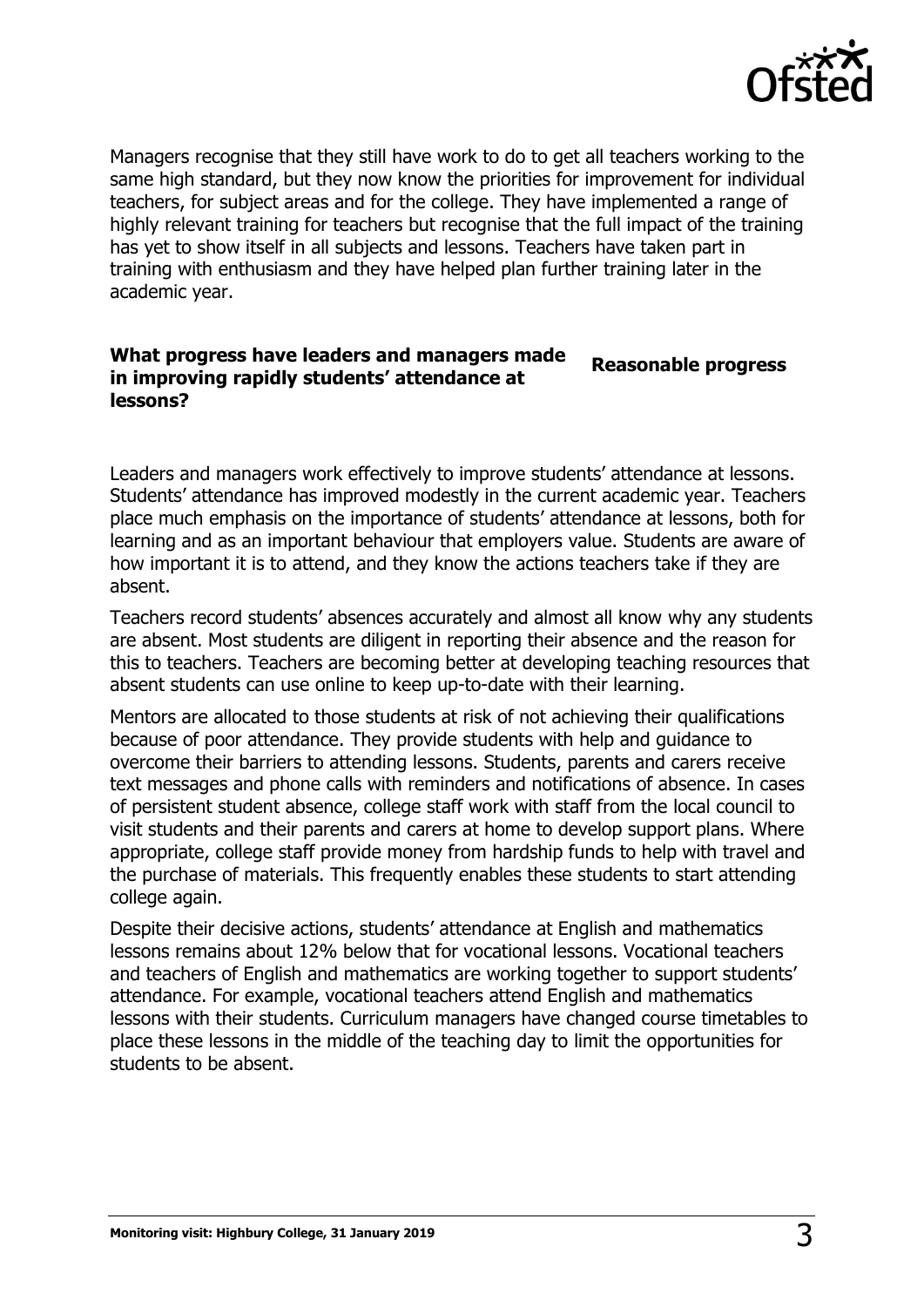

#### **What progress have leaders and managers made in ensuring teachers and assessors help students develop and apply their skills in English and mathematics? Reasonable progress**

Leaders and managers have given a high priority to improving students' English and mathematics skills. As a result, teachers are becoming more adept at helping students improve these skills. Teachers emphasise frequently to students why these skills are important in the workplace. For example, level 2 and 3 catering students calculated the percentage profit on the dishes they were preparing and were able to scale up the ingredients needed for recipes to make larger quantities. Level 3 engineering students applied formulae relating to the energy efficiency of refrigeration and air conditioning systems confidently and accurately.

Leaders and managers provide relevant training opportunities for teachers to improve their own English and mathematics skills. Teachers are enthusiastic about these opportunities and many now sign up for training sessions, rather than being directed to them by their managers. They are more effective in helping their students develop relevant skills as a result.

In a few instances, students at levels 1 and 2 are less confident in using technical and vocational language at the level of proficiently expected at this stage of their course. Several teachers occasionally do not model good written or spoken English skills.

Teachers do not yet help students, particularly those at level 3, to develop their skills in analysis and evaluation to prepare them well for study at higher levels.

### **What progress have leaders and managers made in ensuring that teachers and assessors plan and teach lessons using the information they have about students' and apprentices' prior learning and potential, so that they excel?**

## **Reasonable progress**

Leaders have put in place a very wide range of training to help teachers and assessors improve their professional practice. Leaders and managers have used evidence from lesson observations, learning walks and scrutiny of students' and apprentices' work to implement training that is highly relevant to the areas for improvement identified. Most teachers have embraced these opportunities enthusiastically and improved their teaching as a result.

The most skilled teachers and assessors plan and teach lessons that take into account the progress made by students or apprentices in the previous lesson and what they need to achieve in the current lesson. They agree specific development targets with students and apprentices at the start of each lesson. They frequently monitor progress towards these targets, giving students and apprentices supportive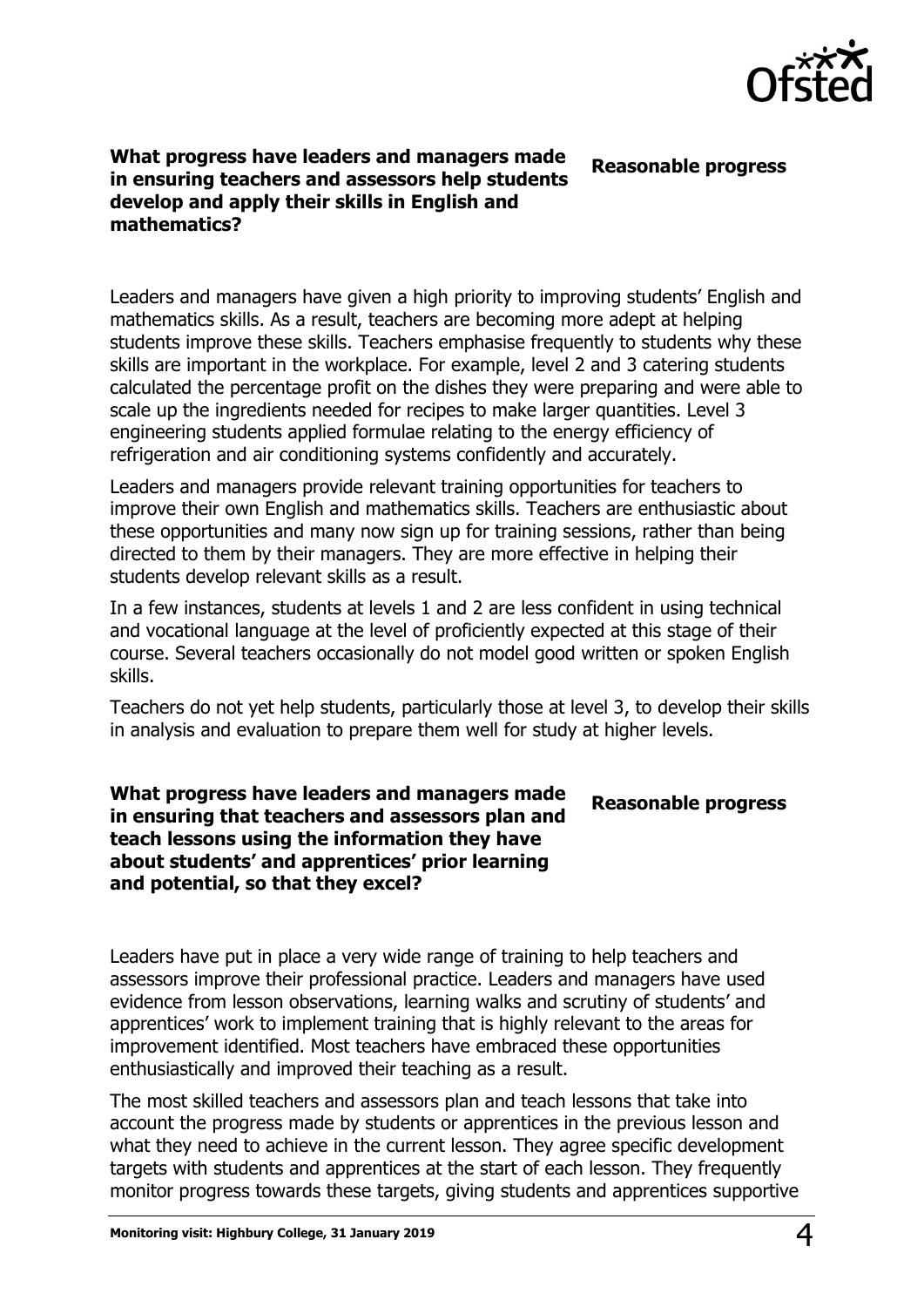

and developmental feedback during the lesson. For example, hairdressing students agree specific skills development targets at the start of each practical session in the salon, which they review at key stages of the session.

As a result of the training they have received, teachers and assessors have improved the quality and impact of the feedback they give to students and apprentices. In the best examples, teachers and assessors identify accurately what students or apprentices have done well and what precisely they need to do to improve and fulfil their potential. Students value the feedback they receive from teachers and can identify subsequent improvements to their work.

A small minority of teachers do not yet have sufficiently high expectations of what their students can achieve in lessons. They do not check students' learning effectively and cannot therefore plan further learning accurately. As a result, students do not make rapid and sustained progress with their learning.

In a few cases, teachers and assessors express the learning intended for the lesson or training session as an activity, rather than saying clearly to students or apprentices what new skills, knowledge or behaviours they will learn. In such cases students and apprentices are not certain what they are meant to learn and what progress they should make.